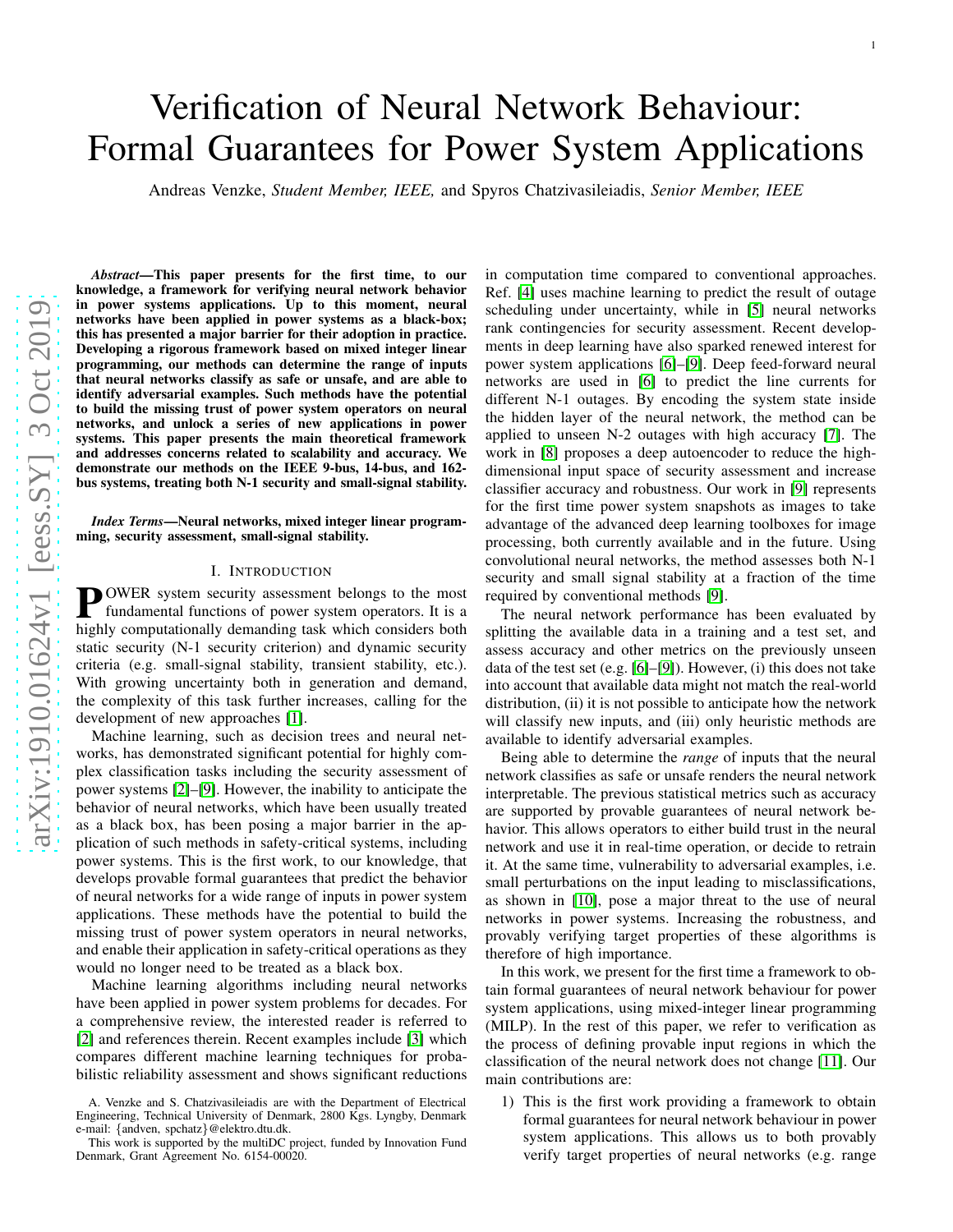of inputs classified as safe or unsafe) and to provably identify adversarial examples.

- 2) Formulating the verification problem as a mixed-integer linear program, we propose and test techniques to maintain scalability; these involve bound tightening and weight sparsification.
- 3) We demonstrate our methods on the IEEE 9-bus, 14 bus, and 162-bus system, treating both N-1 security and small-signal stability.

This work is structured as follows: In Section [II,](#page-1-0) we describe the neural network architecture, in Section [III](#page-1-1) we formulate the verification problem as a mixed-integer program and in Section [IV](#page-2-0) we address tractability. In Section [V](#page-3-0) we define our simulation setup and present results on formal guarantees for a range of power system security classifiers.

## <span id="page-1-0"></span>II. NEURAL NETWORK ARCHITECTURE AND TRAINING

#### *A. Neural Network Structure*

Before moving on with the formulation of the verification problem, in this section we explain the general structure of the neural networks we consider in this work [\[12\]](#page-7-11). An illustrative example is shown in Fig. [1.](#page-1-2) A neural network is defined by the number  $K$  of its fully-connected hidden layers, with each layer having  $N_k$  number of neurons (also called nodes or hidden units), with  $k = 1, ..., K$ . The input vector is denoted with  $\mathbf{x} \in \mathbb{R}^{N_0}$ , and the output vector with  $\mathbf{y} \in \mathbb{R}^{N_{K+1}}$ . The input to each layer  $\hat{\mathbf{z}}_{k+1}$  is a linear combination of the output of the previous layer, i.e.  $\hat{\mathbf{z}}_{k+1} = \mathbf{W}_k \mathbf{z}_k + \mathbf{b}_k$ , where  $\mathbf{W}_k$ is a  $N_{k+1} \times N_k$  weight matrix and  $\mathbf{b}_k$  is a  $N_{k+1} \times 1$  bias vector between layers k and  $k + 1$ . Each neuron in the hidden layers incorporates an activation function,  $z = f(\hat{z})$ , which usually applies a non-linear transformation to the scalar input. There is a range of possible activation functions, such as the sigmoid function, the hyberbolic tangent, the Rectifier Linear Unit (ReLU), and others. Recent advances in computational power and machine learning have made possible the successful training of deep neural networks [\[13\]](#page-7-12). The vast majority of such networks use ReLU as the activation function as this has been shown to simplify their training. For the rest of this paper we will focus on ReLU as the chosen activation function. ReLU is a piecewise linear function defined as  $z = \max(\hat{z}, 0)$ . For each of the hidden layers we have:

$$
\mathbf{z}_k = \max(\hat{\mathbf{z}}_k, 0) \qquad \forall k = 1, ..., K \qquad (1)
$$

$$
\hat{\mathbf{z}}_{k+1} = \mathbf{W}_{k+1} \mathbf{z}_k + \mathbf{b}_{k+1} \quad \forall k = 0, 1, ..., K - 1 \quad (2)
$$

where  $z_0 = x$ , i.e. the input vector. Throughout this work, the max operator on a vector  $\hat{\mathbf{z}}_k \in \mathbb{R}^{N_k}$  is defined element-wise as  $z_k^n = \max(\hat{z}_k^n, 0)$  with  $n = 1, ..., N_k$ . The output vector is then obtained as follows:

$$
\mathbf{y} = \mathbf{W}_{K+1} \mathbf{z}_K + \mathbf{b}_{K+1} \tag{3}
$$

In this work, we will focus on classification networks, that is each of the output states  $y_i$  corresponds to a different class. For example, within the power systems context, each operating point x can be classified as  $y_1 = safe$  or  $y_2 = unsafe$  (binary classification). Each input is classified to the category that corresponds to the largest element of the output vector y. For example, if  $y_1 > y_2$  then input x is safe, otherwise unsafe.



<span id="page-1-2"></span>Fig. 1. Illustrative neural network for binary classification: Fully connected neural network with three inputs x and three hidden layers. Between each layer, a weight matrix  $W$  and bias  $b$  is applied. Each hidden layer has four neurons with non-linear ReLU activation functions. Based on the comparison of the two outputs y, the input is classified in one of the two categories, i.e.  $y_1 > y_2$  or  $y_1 < y_2$ .

## *B. Neural Network Training*

The training of neural networks requires a dataset of labeled samples S, where each sample consists of the input x and the output classification y. The dataset is split into a training and a testing dataset. During training, the weights W and biases b are optimized for the training dataset with respect to a defined objective function. Different objective functions (also called loss functions) exist [\[12\]](#page-7-11). In this work we use one of the most commonly employed for classification: the softmax cross entropy, which is defined as follows. First, the softmax function takes the vector of the neural network output y and transforms it to an equal-size vector of real numbers in the range between 0 and 1, the sum of which have to be equal to 1. This results to a probability  $p_i$  of the input belonging to the different classes  $i \in N_{K+1}$ :

$$
p_i = \frac{e^{y_i}}{\sum_{j=1}^{N_{K+1}} e^{y_j}}, \quad \forall i \in N_{K+1}
$$
 (4)

Then, we can define the softmax cross entropy function:

<span id="page-1-7"></span>
$$
\min_{\mathbf{W}, \mathbf{b}} f := -\sum_{i=1}^{N_{K+1}} y_i \log(p_i)
$$
 (5)

After training, we evaluate the neural network performance by calculating its accuracy on the unseen test dataset.

## <span id="page-1-1"></span>III. VERIFICATION AS A MIXED-INTEGER PROGRAM

<span id="page-1-5"></span><span id="page-1-3"></span>As the accuracy on the test dataset is not sufficient to provide provable guarantees of neural network behavior, in the following, we formulate verification problems that allow us to verify target properties of neural networks and identify adversarial examples in a rigorous manner. Forming the verification problems as mixed-integer programs (MIP) enables us to develop a tractable computation method.

#### *A. Reformulation of ReLU as Mixed Integer Program (MIP)*

<span id="page-1-6"></span>First, we reformulate the ReLU function  $z_k = \max(\hat{z}_k, 0)$ , shown in [\(1\)](#page-1-3), using binary variables  $\mathbf{r}_k \in \{0,1\}^{N_k}$  [\[11\]](#page-7-10). For all  $k = 1, \dots, K$ , it holds:

$$
\int \mathbf{z}_k \leq \hat{\mathbf{z}}_k - \hat{\mathbf{z}}_k^{\min}(1 - \mathbf{r}_k) \quad \text{(6a)}
$$

$$
\begin{cases}\n\mathbf{z}_k \geq \hat{\mathbf{z}}_k & (6b) \\
\mathbf{z}_k < \hat{\sigma}^{\max} \mathbf{r}_k\n\end{cases}
$$
\n(6c)

<span id="page-1-4"></span>
$$
\mathbf{z}_k = \max(\hat{\mathbf{z}}_k, 0) \Rightarrow \begin{cases} \mathbf{z}_k \leq \hat{\mathbf{z}}_k^{\max} \mathbf{r}_k \end{cases}
$$
 (6c)

$$
\begin{cases} \n\mathbf{z}_k \ge 0 & (6d) \\ \n\mathbf{r}_k \in \{0, 1\}^{N_k} & (6e) \n\end{cases}
$$

$$
\mathbf{r}_k \in \{0, 1\}^{N_k} \tag{6e}
$$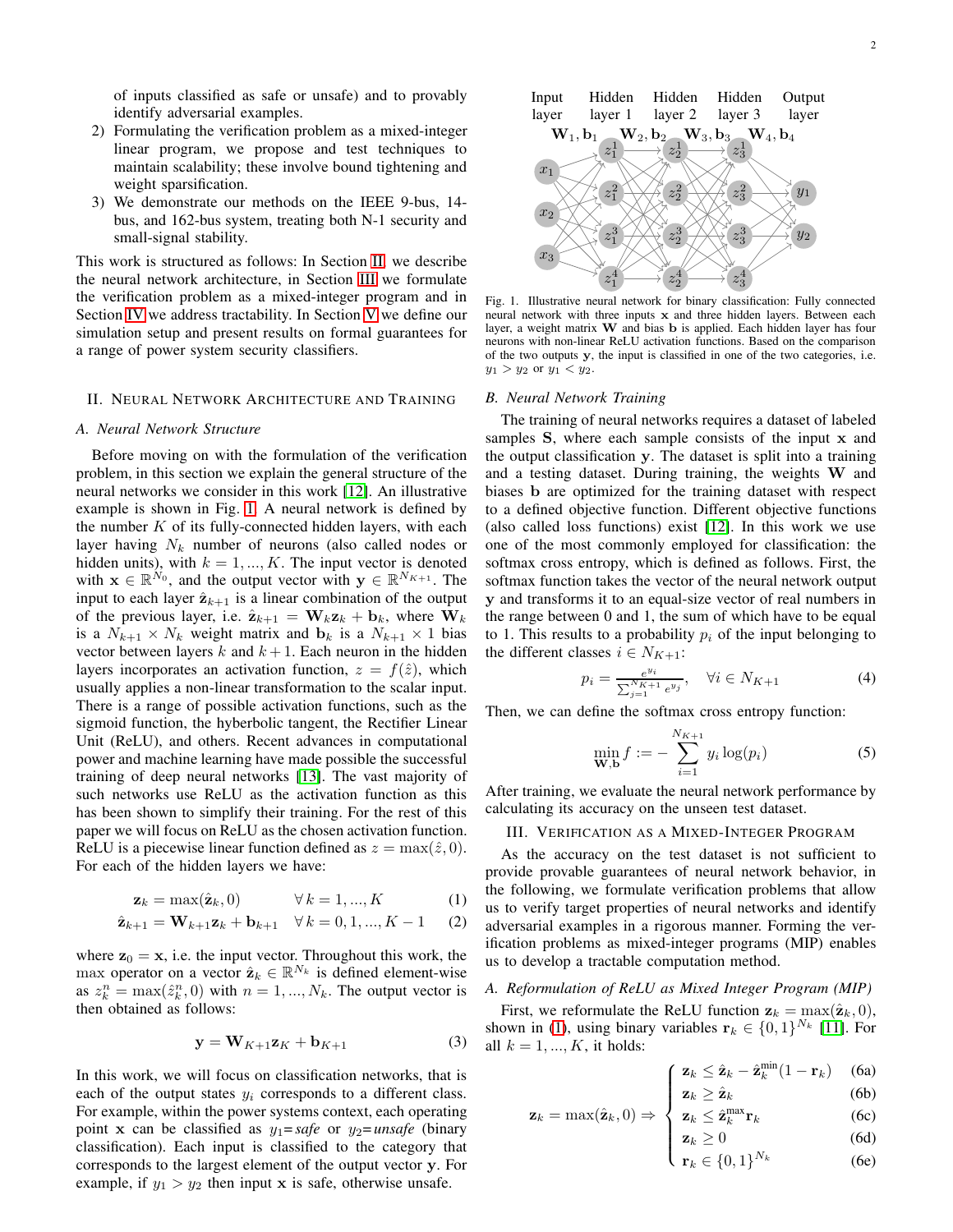The entries of the binary vector  $r_k$  signal whether the corresponding ReLU unit in layer  $k$  is active or not. For a ReLU unit *n*, if  $r_k^n = 0$ , the ReLU is inactive and  $z_k^n$  is constrained to be zero through [\(6c\)](#page-1-4) and [\(6d\)](#page-1-4). Conversely, if  $r_k^n$  is 1, then  $z_k^n$  is constrained to be equal to  $\hat{z}_k^n$  through [\(6a\)](#page-1-4) and [\(6b\)](#page-1-4). The bounds on the ReLU output  $\hat{z}^{\min}$  and  $\hat{z}^{\max}$ have to be chosen sufficiently large to not be binding, but as low as possible to provide tight bounds in the branch-andbound tree during the solution of the MIP. In Section [IV-1,](#page-3-1) we present a possible approach to tighten these bounds using interval arithmetic (IA).

## *B. Formulating Verification Problems*

Using [\(6a\)](#page-1-4)-[\(6e\)](#page-1-4), we can now verify neural network properties by formulating mixed integer linear programs. Without loss of generality, in this paper we assume that the neural network classifies the output in only two categories:  $y_1$  and  $y_2$  (e.g. safe and unsafe).

*a) Verifying against adversarial examples:* Assume a given input  $x_{ref}$  is classified as  $y_1$ , i.e. for the neural network output holds  $y_1 > y_2$ . Adversarial examples are instances close to the original input  $x_{ref}$  that result to a different (wrong) classification [\[14\]](#page-7-13). Imagine for example an image of  $2000\times1000$  pixels showing a green traffic light. An adversarial example exists if by changing just 1 pixel at one corner of the image, the neural network would classify it as a red light instead of the initial classification as green (e.g. see Fig. 16 of [\[15\]](#page-7-14)). Machine learning literature reports on a wide range of such examples and methods for identifying them, as they can be detrimental for safety-critical application (such as autonomous vehicles). Due to the nature of this problem, however, most of these methods rely on heuristics. Verification can be a very helpful tool towards this objective as it can help us discard areas around given inputs by providing guarantees that no adversarial example exists.

Turning back to our problem, assume that the system operator knows that within distance  $\epsilon$  from the operating point  $x_{ref}$  the system remains safe  $(y_1 > y_2)$ . If we can guarantee that the neural network will output indeed a safe classification for any input  $\|\mathbf{x}-\mathbf{x}_{ref}\| \leq \epsilon$ , then we can provide the operator with the guarantees required in order to deploy methods based on neural networks for real-time power system applications. To this end, we can solve the following mixed-integer program:

$$
\min_{\mathbf{x}, \hat{\mathbf{z}}, \mathbf{z}, \mathbf{y}} \quad y_1 - y_2 \tag{7a}
$$

s.t. 
$$
(2), (3), (6a) - (6e)
$$
 (7b)

$$
\|\mathbf{x} - \mathbf{x}_{\text{ref}}\|_{*} \leq \epsilon \tag{7c}
$$

If the resulting objective function value is strictly positive (and assuming zero optimality gap), then  $y_1 > y_2$  for all  $||\mathbf{x} \mathbf{x}_{\text{ref}} \|_{*} \leq \epsilon$ , and we can guarantee that no adversarial input exists within distance  $\epsilon$  from the given point. The norm in [\(7c\)](#page-2-1) can be chosen to be e.g.  $\infty$ -norm, 1-norm or 2-norm. Here we focus on the  $\infty$ -norm, which allows us to formulate the optimization problem [\(7\)](#page-2-2) as mixed-integer linear program (MILP). Conversely, in case input  $x_{ref}$  was originally classified as  $y_2$ , we minimize  $y_2 - y_1$  in objective function [\(7a\)](#page-2-3) instead.

*b) Adversarial robustness:* Instead of solving [\(7\)](#page-2-2) for a single  $\epsilon$ , we can solve a series of optimization problems for different values of  $\epsilon$  and assess the adversarial accuracy. The adversarial accuracy is defined as the share of test samples s that do not change classification within distance  $\epsilon$  from the given input  $x_{ref}$ . This can be used as an indicator for the robustness/brittleness of the neural network: low adversarial accuracy for very small  $\epsilon$  is in most cases an indicator of poor neural network performance [\[16\]](#page-7-15).

*c) Computing largest regions with same classification:* To establish trust of neural networks among power system operators it is crucial to be able to determine the range of inputs a neural network will classify as safe or unsafe. The formulation [\(8\)](#page-2-4) does that by computing the maximum input range around a given input  $x_{ref}$  for which the classification will not change<sup>[1](#page-2-5)</sup>:

<span id="page-2-4"></span>
$$
\min_{\mathbf{x}, \hat{\mathbf{z}}, \mathbf{z}, \mathbf{y}, \epsilon} \epsilon \tag{8a}
$$

s.t. 
$$
(2), (3), (6a) - (6e)
$$
 (8b)

<span id="page-2-9"></span><span id="page-2-6"></span>
$$
\|\mathbf{x} - \mathbf{x}_{\text{ref}}\|_{*} \leq \epsilon \tag{8c}
$$

<span id="page-2-7"></span>
$$
y_2 \ge y_1 \tag{8d}
$$

Here again we select the  $\infty$ -norm in [\(8c\)](#page-2-6), turning [\(8\)](#page-2-4) to a MILP. If input  $x_{ref}$  is classified as  $y_2$ , then we replace [\(8d\)](#page-2-7) with  $y_1 \ge y_2$  instead. Solving verification problem [\(8\)](#page-2-4) enables us to provide the operator with guarantees that e.g. all system states where Generator 1 produces between 50 MW and 100 MW and Generator 2 produces between 30 MW and 80 MW, will be classified by the neural network as safe. Thus, the neural network is no longer a black box, and it is up to the operator to determine if its results are accurate enough. If they are not, the operator can retrain the neural network with adjusted parameters to increase the accuracy for regions the operator is mostly interested. Alternatively, the operator can follow a risk-based approach attaching a certain confidence/risk level to the neural network results, or the operator can choose to use the neural network for a limited range of inputs where its results are provably 100% accurate.

*d) Input constraints:* In all verification problems, we can add additional constraints characterizing the admissible region for the input vector x and, thus, can obtain larger regions with the same classification. Given that in neural network training it is standard practice to normalize the input between 0 and 1, we add constraint [\(9\)](#page-2-8) to both formulations in [\(7\)](#page-2-2) and [\(8\)](#page-2-4):

<span id="page-2-8"></span>
$$
0 \leq x \leq 1 \tag{9}
$$

<span id="page-2-3"></span><span id="page-2-2"></span><span id="page-2-1"></span>In Section [V-B,](#page-3-2) we will show how including the DC power balance [\(11\)](#page-5-0) as additional constraint on the input allows to further improve the obtained bounds in [\(8a\)](#page-2-9).

# <span id="page-2-0"></span>IV. IMPROVING TRACTABILITY OF VERIFICATION PROBLEMS

By examining the complexity of the MILPs presented in Section [3,](#page-4-0) we make two observations. First, from  $(6a) - (6e)$  $(6a) - (6e)$ it becomes apparent that the number of required binaries in the MILP is equal to the number of ReLU units in the neural network. Second, the weight matrices W are dense as the neural network layers are fully connected. As neural networks can potentially have several hidden layers with a large number of hidden neurons, improving the computational tractability of

<span id="page-2-5"></span><sup>1</sup>Note that we achieve this by computing the *minimum* distance to a sample which *does* change the classification.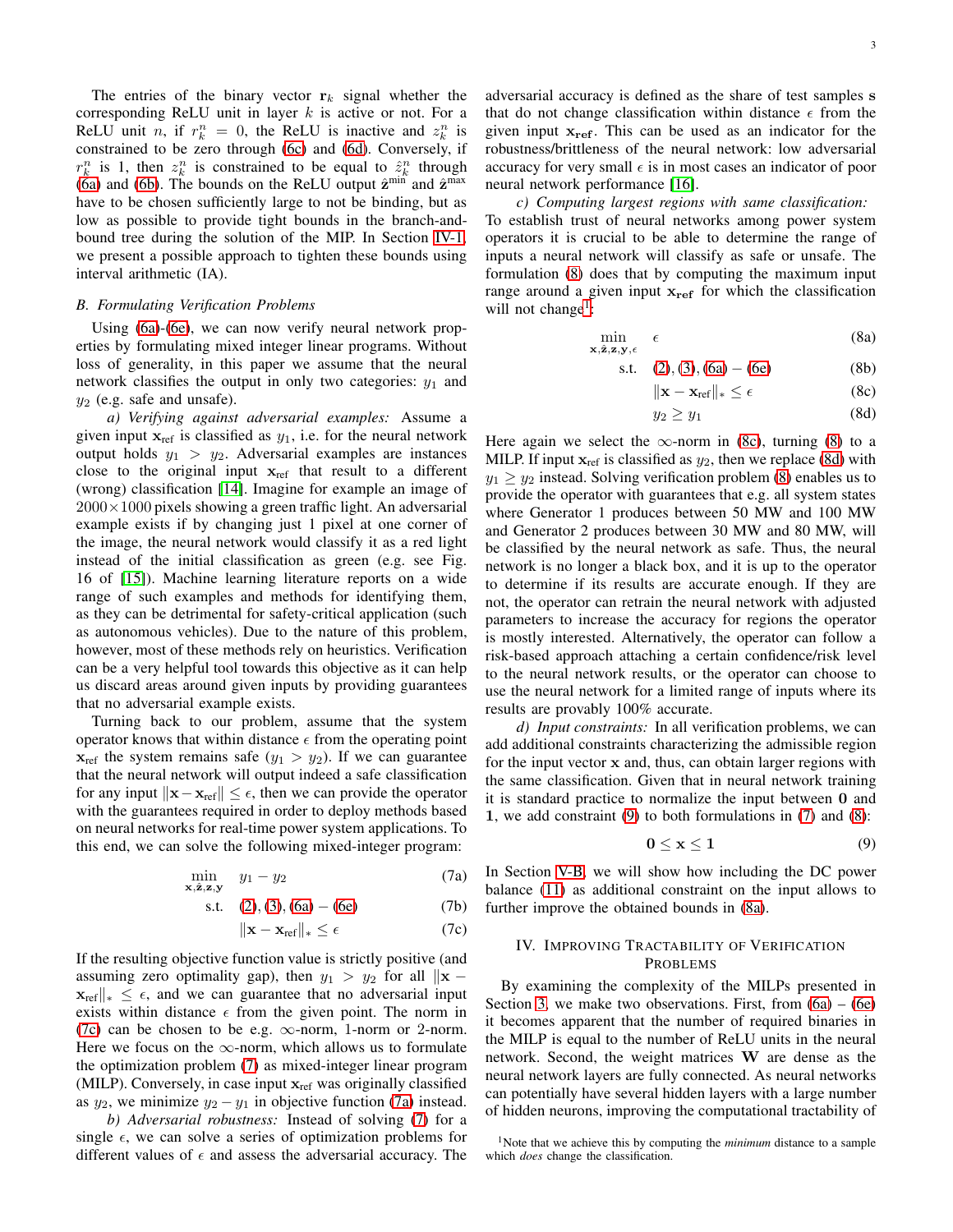the MILP problems is necessary. To this end, we apply two different methods: tightening the bounds on the ReLU output, and sparsifying the weight matrices.

<span id="page-3-1"></span>*1) ReLU bound tightening:* In the reformulation of the maximum operator in [\(6a\)](#page-1-4) and [\(6c\)](#page-1-4), we introduced upper and lower bounds  $\hat{z}^{max}$  and  $\hat{z}^{min}$ , respectively. Without any specific knowledge about the bounds, these have to be set to a large value in order not to become binding. A computationally cheap approach to tighten the ReLU bounds is through interval arithmetic (IA) [\[11\]](#page-7-10). We propagate the initial bounds on the input  $\mathbf{z}_0^{\text{min}} = \mathbf{x}^{\text{min}}$ ,  $\mathbf{z}_0^{\text{max}} = \mathbf{x}^{\text{max}}$  through each layer to obtain individual bounds on each ReLU in layer  $k = 1, ..., K$ :

$$
\hat{\mathbf{z}}_k^{\max} = \hat{\mathbf{z}}_{k-1}^{\max, +} \mathbf{W}_{k-1}^+ + \hat{\mathbf{z}}_{k-1}^{\min, +} \mathbf{W}_{k-1}^- + \mathbf{b}_{k-1}
$$
 (10a)

$$
\hat{\mathbf{z}}_k^{\min} = \hat{\mathbf{z}}_{k-1}^{\min, +} \mathbf{W}_{k-1}^+ + \hat{\mathbf{z}}_{k-1}^{\max, +} \mathbf{W}_{k-1}^- + \mathbf{b}_{k-1}
$$
 (10b)

The max and min-operator are denoted in compact form as:  $\mathbf{x}^+ = \max(\mathbf{x}, 0)$  and  $\mathbf{x}^- = \min(\mathbf{x}, 0)$ . Methods to compute tighter bounds also exist, e.g. by solving an LP relaxation while minimizing or maximizing the ReLU bounds [\[17\]](#page-7-16), but this is out of scope of this paper.

<span id="page-3-3"></span>*2) Training Neural Networks for Easier Verifiability:* A second possible approach to increase the computational tractability of the verification problems is to re-train the neural network with the additional goal to sparsify the weight matrices W. Here, we rely on an automated gradual pruning algorithm proposed in [\[18\]](#page-7-17). Starting from 0% sparsity, where all weight matrices W are non-zero, a defined share of the weight entries are set to zero. The weight entries selected are those with the smallest absolute magnitude. Subsequently, the neural network is re-trained for the updated sparsified structure. This procedure is repeated until a certain sparsity target is achieved. There are two important observations: First, through sparsification the classification accuracy can decrease, as less degrees of freedom are available during training. Second, larger sparsified networks can achieve better performance than smaller dense networks [\[18\]](#page-7-17). As a result, by forming slightly larger neural networks we can maintain the required accuracy while achieving sparsity. As we will see in Section [V,](#page-3-0) sparsification maintains a high classification accuracy and, thus, a significant computational speed-up is achieved when solving the MILPs. As a further benefit of sparsification, the interpretability of the neural network increases, as the only neuron connections kept are the ones that have the strongest contribution to the classification. Computational tractability can further increase by pruning ReLUs during training, i.e. fixing them to be either active or inactive, in order to eliminate the corresponding binaries in the MILP [\[19\]](#page-7-18). This approach along with the LP relaxation for bound tightening will be object of our future work.

# V. SIMULATION AND RESULTS

# <span id="page-3-0"></span>*A. Simulation Setup*

Our methodology consists of three main steps: (i) creating a dataset to train and test our neural network, (ii) training the neural network, and (iii) converting the neural network to a MILP in order to verify its behavior. The rest of this subsection details the procedure.

The created dataset can include both historical and simulated operating points. Absent historical data in this paper, we



<span id="page-3-4"></span>Fig. 2. Modified IEEE 9-bus system with wind farm W1 at bus 5, and uncertain load at bus 7. Generation and loading marked in blue correspond to the input vector x of the neural network.

<span id="page-3-5"></span>created simulated data for our studies. Using Latin Hypercube Sampling (LHS), we draw a defined number of samples  $|S|$ in the input space  $x \in X$  of the neural network. LHS allows to maximize the distance between the individual samples and cover the possible input space evenly. To facilitate a more efficient neural network training procedure, we subsequently normalize each entry of the input vector  $x$  to be between  $0$ and 1 using the upper and lower bounds of the variables (we do that for all samples  $x \in S$ ).

Training dataset S shall include both inputs x and expected outputs y. Therefore, for each chosen sample, we shall compute the classification output 'safe' or 'unsafe' based on the selected security criteria. In this paper, we use two types of security criteria. For the IEEE 9-bus system, in order to help the reader gain the required insights, we employ the N-1 security criterion based on the DC power flow, and use the MATPOWER to determine the safe/unsafe classification for each sample [\[20\]](#page-7-19). We do the same for the 162-bus system, where we demonstrate the scalability of our methods. Finally, for the IEEE 14-bus system, we employ the *combination* of N-1 security based on AC power flow *and* small-signal stability as a security criterion. The method for creating such a dataset is detailed in our work [\[21\]](#page-7-20).

After creating the training dataset, we export it to Tensor-Flow [\[22\]](#page-7-21) for the neural network training. We split the dataset into a training set and a test set. We choose to use 85% of samples for training and 15% for testing. During training, we minimize the cross-entropy loss function [\(5\)](#page-1-7) using the Adam optimizer with stochastic gradient descent [\[22\]](#page-7-21), and use the default options in TensorFlow for training. In the cases where we need to enforce a certain sparsity of the weight matrices we re-train with the same objective function [\(5\)](#page-1-7), but during training we reduce the number of non-zero weights until a certain level of sparsity is achieved, as explained in Section [IV-2.](#page-3-3)

To allow for the neural network verification and the identification of adversarial examples, after the neural network training we export the weight matrices W and biases b in YALMIP, formulate the MILPs, and solve them with Gurobi. If not noted otherwise, we solve all MILPs to zero optimality gap, and as a result obtain the globally optimal solution. All simulations are carried out on a laptop with processor Intel(R) Core(TM) i7-7820HQ CPU @ 2.90 GHz and 32GB RAM.

# <span id="page-3-2"></span>*B. Neural Network Verification for the IEEE 9-bus system*

*1) Test Case Setup:* We consider a modified IEEE 9-bus system shown in Fig. [2.](#page-3-4) This system has three generators and one wind farm. We assume that the load at bus 7 is uncertain and can vary between 0 MW and 200 MW. The wind farm output is uncertain as well and can vary between 0 MW and 300 MW. The line limits are increased by 25%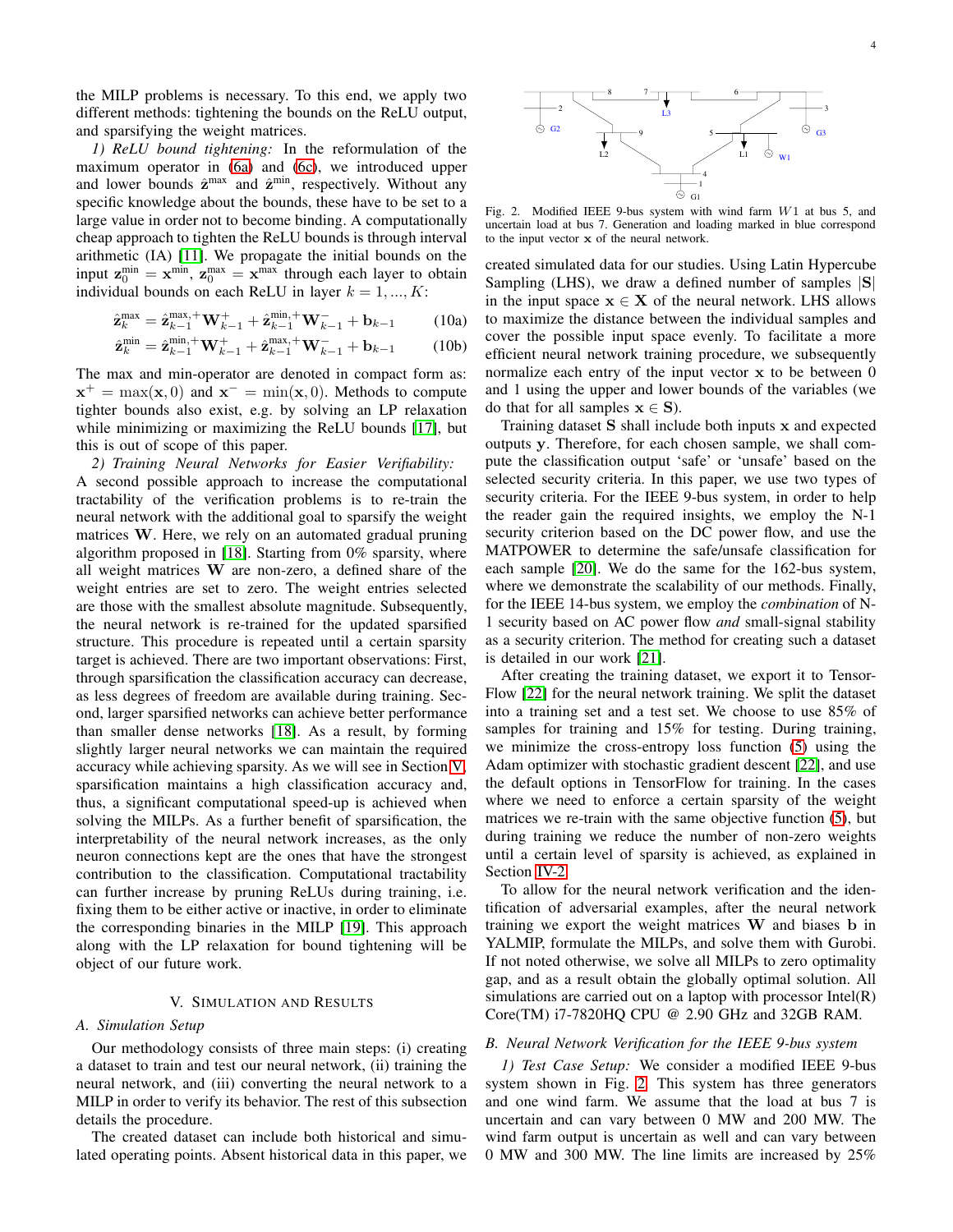TABLE I CONFUS ION MATRICES FOR IEEE 9-BUS TEST CASE

<span id="page-4-1"></span>

| Neural network without sparsity           |                 |            |          |  |
|-------------------------------------------|-----------------|------------|----------|--|
| Test samples: 1500                        | Predicted: Safe | Unsafe     | Accuracy |  |
| True: Safe $(326)$<br>True: Unsafe (1174) | 311<br>11       | 15<br>1163 |          |  |
|                                           |                 |            | 98.3%    |  |
| Neural network with 80% sparsity          |                 |            |          |  |
| Test samples: 1500                        | Predicted: Safe | Unsafe     | Accuracy |  |
|                                           | 308             | 18         |          |  |
| True: Safe $(326)$<br>True: Unsafe (1174) | 15              | 1159       |          |  |

to accommodate the added wind generation and increased loading. Remaining parameters are defined according to [\[20\]](#page-7-19). As mentioned in the previous subsection, in this case we employ the N-1 security for the DC power flow as a security criterion. To compute the ground truth (and thus be able to assess the neural network performance) we use the N-1 preventive security constrained DC-OPF (SC-DC-OPF) fixing each time all relevant constraints equal to the specified input, as this allows us to consider all critical outages in a single algorithm. If the SC-DC-OPF results to infeasibility, then the sample is 'unsafe'. We consider the single outage of each of the six transmission lines and use MATPOWER. We create a dataset of 10'000 possible operating points with input vector  $\mathbf{x} = [P_{G2} P_{G3} P_{L3} P_{W1}]$ , which are classified  $\mathbf{y} = \{y_1 =$ *safe*,  $y_2 =$  *unsafe*}. Note that the first generator  $P_{G_1}$  is the slack bus and its power output is uniquely determined through the dispatch of the other units; therefore, it is not considered as input to the neural network.

*2) Neural Network Training:* Using the created dataset, we train two neural networks which only differ with respect to the enforced sparsity of the weight matrices. Employing loss function  $(5)$ , the first neural network is trained with dense W matrices. Using this as a starting point for the retraining, on the second neural network we enforce 80% sparsity, i.e. only 20% of the Wsparse entries are allowed to be non-zero. In both cases, the neural network architecture comprises three hidden layers with 50 neurons each, as this allows us to achieve high accuracy without over-fitting. For comparison, if we would only train a single-layer neural network with 150 neurons, the maximum test set classification accuracy is only 90.7%, highlighting the need for a multi-layer architecture.

Our three-layer neural network without sparsity has a classification accuracy of 98.3% on the test set and 98.4% on the training set. This illustrates that neural networks can predict with high accuracy whether an operating point is safe or unsafe. If we allow only 20% of the W entries to be non-zero and re-train the three-layer neural network, the classification accuracy evaluates to 97.8% on the test set and 97.3% on the training set. The corresponding confusion matrices for both neural networks for the test set are shown in Table [I.](#page-4-1) As we see, the sparsification of the neural network leads to a small reduction of 0.5% in classification accuracy, since less degrees of freedom are available during training. The benefits from sparsification are, however, substantially more significant. As we will see later in our analysis, sparsification substantially



<span id="page-4-0"></span>Fig. 3. Regions around four verification samples in which the classification is guaranteed not to change. The left figure uses the neural network without sparse weight matrices, and the right figure uses the neural network with imposed 80% sparsity on the weight matrices. For visualization purposes, the load  $P_{L3}$  and wind level  $P_{W1}$  are fixed to 40% and 1'000 new samples are created and classified according to the respective neural network.

increases the computational tractability of verification problems, and leads to an increase in interpretability of the neural network. Both are necessary to remove barriers for adopting neural networks in safety-critical systems.

*3) Visualization of Verification Samples:* To be able to visualize the input regions for which we can guarantee that the trained neural networks will not change their classification, we shall reduce the input dimensionality. For this reason, we will study here only a single uncertainty realization, where we assume that both the load  $P_{L3}$  and wind power output  $P_{W1}$  amount to 40% of their normalized output (note that our results apply to all possible inputs). The resulting input space is two-dimensional and includes generators  $P_{G2}$  and  $P_{G3}$ . For visualization purposes only, we take 1'000 new samples from the reduced two-dimensional space and classify them with the neural networks as safe or unsafe. In addition, we compute their true classification using MATPOWER. The resulting classified input spaces are shown in Fig. [3](#page-4-0) with the left figure corresponding to the neural network with full weight matrices W, and the right figure to the sparsified weight matrices W<sup>sparse</sup>. We can observe that misclassifications occur at the security boundary. This is to be expected as the sampling for this visualization is significantly more dense than the one used for training. What is important here to observe though, is that even if the neural network on the right contains only 20% of the original number of non-zero weights, the neural networks have visually comparable performance in terms of classification accuracy.

As a next step, we solve the verification problem described in [\(8\)](#page-2-4). In that, for several samples  $x_{ref}$  we compute the minimum perturbation  $\epsilon$  that changes the classification. We visualize the obtained regions using black boxes around the verification samples in Fig. [3.](#page-4-0) The average solving time in Gurobi is 5.5 s for the non-sparsified and 0.3 s for the sparsified neural network. We see that by sparsifying the weights we achieve a  $20\times$  computational speed-up. Solving the MILP to zero optimality gap, we are guaranteed that within the region defined by the black boxes around the verification samples no input  $x \in [0, 1]$  exists which can change the classification. As will be shown in Section [V-D3,](#page-6-0) as a following step we could also evaluate the verification problems [\(7\)](#page-2-2) for different values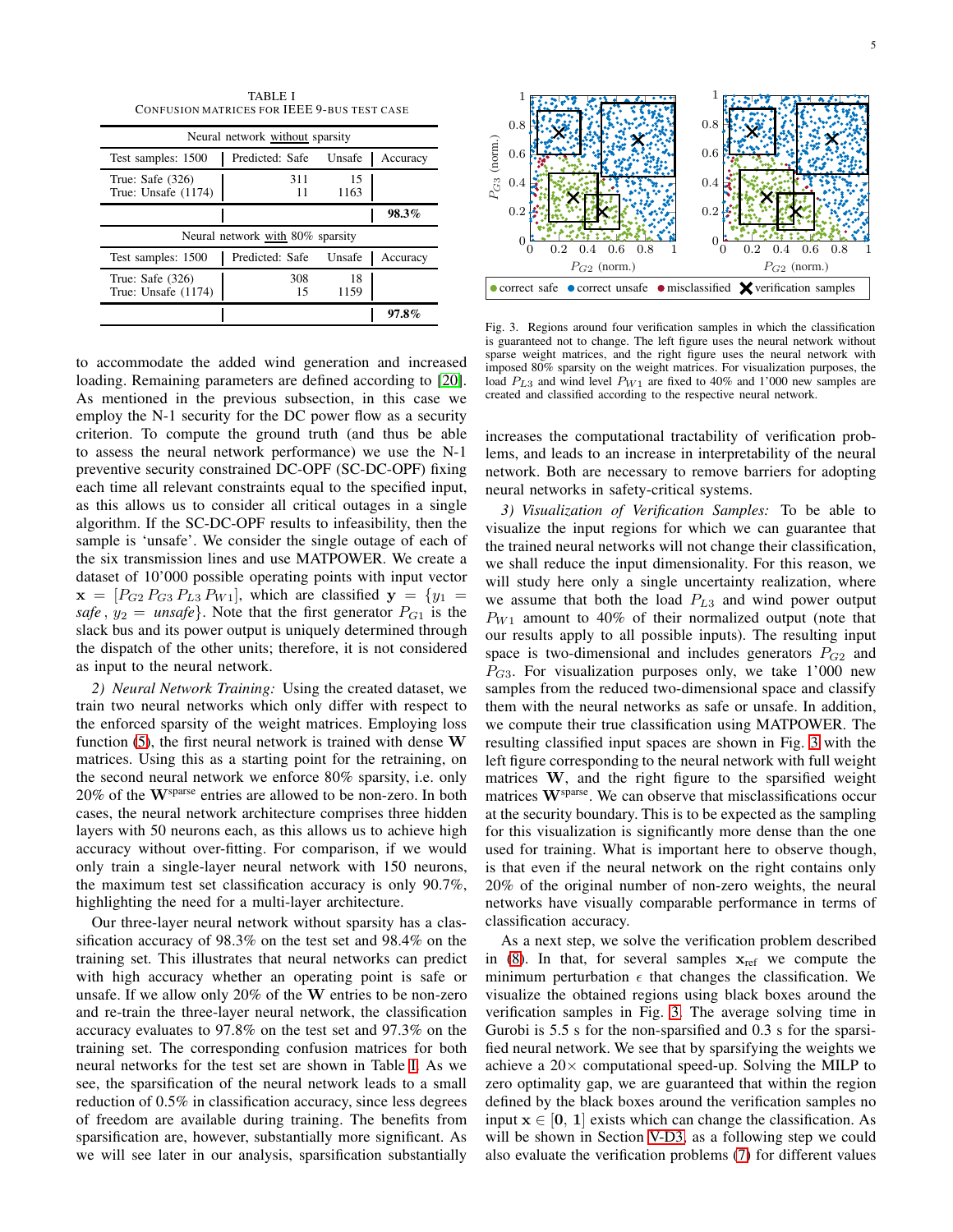<span id="page-5-1"></span>TABLE II VERIFICATION OF NEURAL NETWORK PROPERTIES FOR 9-BUS SYSTEM

|                                                                                                                     |                         | w/o power balance                                  |           | with power balance                                     |  |
|---------------------------------------------------------------------------------------------------------------------|-------------------------|----------------------------------------------------|-----------|--------------------------------------------------------|--|
|                                                                                                                     | $\epsilon$              | Sol. Time (s) $\epsilon$                           |           | Sol. Time (s)                                          |  |
| Property 1: $\forall x \in [0,1] :  x-1 _{\infty} \leq \epsilon$<br>$\longrightarrow$ Classification: insecure      |                         |                                                    |           |                                                        |  |
| $NN$ (w/o sparsity)<br>$NN$ (80% sparsity)<br>SC-DC-OPF                                                             | 50.7%<br>48.7%<br>53.7% | $2.7$   IA: 1.1 54.4%<br>$0.3$   IA: 0.2 54.4%     | $-53.7\%$ | $1.5$   IA: 1.3<br>$0.3$   IA: 0.2                     |  |
| Property 2: $\forall x \in [0,1] :  x-0 _{\infty} \leq \epsilon$<br>$\longrightarrow$ Classification: secure        |                         |                                                    |           |                                                        |  |
| $NN$ (w/o sparsity)<br>$NN$ (80% sparsity)<br>$SC-DC-OPF2$                                                          | 32.7%<br>31.7%          | $3.3$   IA: $1.1$ $32.7\%$ $2.1$   IA:             | $-31.7\%$ | 29.2% 501.9   IA: 400.7 29.3% 473.0   IA: 817.9<br>1.6 |  |
| Property 3: $\exists x \in [0,1] :  P_{W2} - 0 _{\infty} \leq \epsilon$<br>$\longrightarrow$ Classification: secure |                         |                                                    |           |                                                        |  |
| $NN$ (w/o sparsity)<br>$NN$ (80% sparsity)<br>SC-DC-OPF                                                             | 97.4%<br>99.1%<br>92.5% | $12.2$   IA: 11.4 90.3%<br>$0.4$   IA: $0.3$ 89.0% | 92.5%     | $6.5$   IA: 3.7<br>$0.4$   IA: 0.3                     |  |

The SC-DC-OPF can only provide infeasbility certificates.

We compute this by re-sampling a very large number of samples.

of  $\epsilon$  for every test and training sample to obtain the adversarial accuracy of a neural network.

*4) Provable Guarantees:* In the following, we want to provide several provable guarantees of behaviour for both neural networks while considering the entire input space. For this purpose, we solve verification problems of the form [\(8\)](#page-2-4). Since the neural network input x is normalized between  $0 \leq x \leq 1$  based on the bounds of the input variables  $\mathbf{x}^{\min}, \mathbf{x}^{\max}$ , we include the corresponding constraint [\(9\)](#page-2-8) in the verification problem. Similarly, no input to the neural network would violate  $P_{G1}$  limits. Even if  $P_{G1}$  is not part of the input, its limits can be propagated to input x through the DC power balance, as shown in [\(11\)](#page-5-0):

$$
P_{G1}^{\min} \le \sum_{i=1}^{N_1} x_i (x_i^{\max} - x_i^{\min}) + x_i^{\min} \le P_{G1}^{\max}, \qquad (11)
$$

where  $\mathbf{x} = [x_i]^T = [P_{G2} P_{G3} P_{L3} P_{W1}]^T$ . In this section, we show how additional a-priori qualifications of the input such as [\(11\)](#page-5-0), affect the size of the regions in which we can guarantee a certain classification.

In Table [II,](#page-5-1) we compare the obtained bounds to the ground truth provided by the SC-DCOPF and report the computational time for three properties, when we do not include and when we do include the power balance constraint. The second reported computational time uses the tightened ReLU bounds [\(10\)](#page-3-5) with interval arithmetic (IA) (see Section [IV-1](#page-3-1) for details on the method). The first property is the size of the region around the  $x_{ref} = 1$  (1-vector), which corresponds to the maximum generation and loading of the system. For this input, the classification of the neural networks is known to be unsafe. We observe for both neural networks that when the power balance constraint is not included in the verification problem, the input region guaranteed to be classified as unsafe is smaller than the ground truth of 53.7% (provided by the SC-DC-OPF). By including the power balance in the verification problem, the input region classified as unsafe is significantly enlarged and more closely matches the target of 53.7%.

For the second property, we consider the region around the operating point where all generating units and the load are at their lower bound  $\mathbf{x}^{\min}$ , that is  $\mathbf{x}_{\text{ref}} = \mathbf{0}$ . This point corresponds to a low loading of the system and is therefore secure (i.e. no line overloadings, etc.). We solve the verification problem minimizing the distance from  $x_{ref} = 0$  leading to an insecure classification. In this way, we obtain the maximum region described as hyper-cube around the zero vector in which the classification is guaranteed to be always 'safe'. We can observe in this case that the neural network without sparsity slightly underestimates while the neural network with 80% sparsity slightly overestimates the safe region compared to the ground truth (31.7%). Sparsification allows a  $150\times-500\times$ computational speed-up (two orders of magnitude). For this property, including the power balance constraint does not change the obtained bounds.

The third property we analyze is the maximum wind infeed for which the neural network identifies a secure dispatch. To this end, we solve the verification problem by maximizing the wind infeed  $P_{W1}$  in the objective function while maintaining a secure classification. The true maximum wind infeed obtained by solving this problem directly with the SC-DC-OPF is 92.5%, i.e. 277.5 MW can be accommodated. If we do not enforce constraint [\(11\)](#page-5-0), then we observe that the obtained bounds 97.4% and 99.12% are not tight. This happens because the obtained solutions  $x$  from  $(8)$  keep generation and loading to zero and only maximize wind power; this violates the generator bounds on the slack bus, as it has to absorb all the generated wind power. By enforcing the DC power balance [\(11\)](#page-5-0) in the verification problem, allows a more accurate representation of the true admissible inputs, and we obtain significantly improved bounds of 90.3% and 89.0%.

For all three properties, we observe that both interval arithmetic (IA) and weight sparsification improve computational tractability, in most instances achieving the lowest solver times when used combined. From the two, weight sparsification has the most substantial effect as it allows to reduce the number of binaries in the resulting MILP problem.

# <span id="page-5-0"></span>*C. Scalability for IEEE 162-bus system*

*1) Test Case Setup:* We consider the IEEE 162-bus system with parameters taken from [\[20\]](#page-7-19). We add five uncertain wind generators located at buses  $\{3, 20, 25, 80, 95\}$ with a rated power of 500 MW each. As security criterion, we consider again N-1 security based on DC power flow, considering the outage of 24 critical lines:  $\{22, ..., 27, 144, ..., 151, 272, ..., 279\}$ . The input vector is defined as  $\mathbf{x} = [P_{G_1 - G_{12}} P_{W_1 - W_5}]^T$ . To construct the dataset for the neural network training, we first apply a bound tightening of the generator active power bounds, i.e. we maximize and minimize the corresponding bound considering the N-1 SC-DC-OPF constraints. The tightened bounds exclude regions in which the SC-DC-OPF is guaranteed to be infeasible and therefore allows to decrease the input space. In the remaining input space, we draw 10'000 samples using latin hypercube sampling (LHS) and classify them as safe or unsafe. As usual in power system problems, the 'safe' class is substantially smaller than the 'unsafe' class, since the true safe region is only a small subset of the eligible input space. To mitigate the dataset imbalance, we compute the closest feasible dispatch for each of the infeasible samples by solving an SC-DC-OPF problem and using the  $\infty$ -norm as distance metric. As a result, we obtain a balanced dataset of approximately 20'000 samples.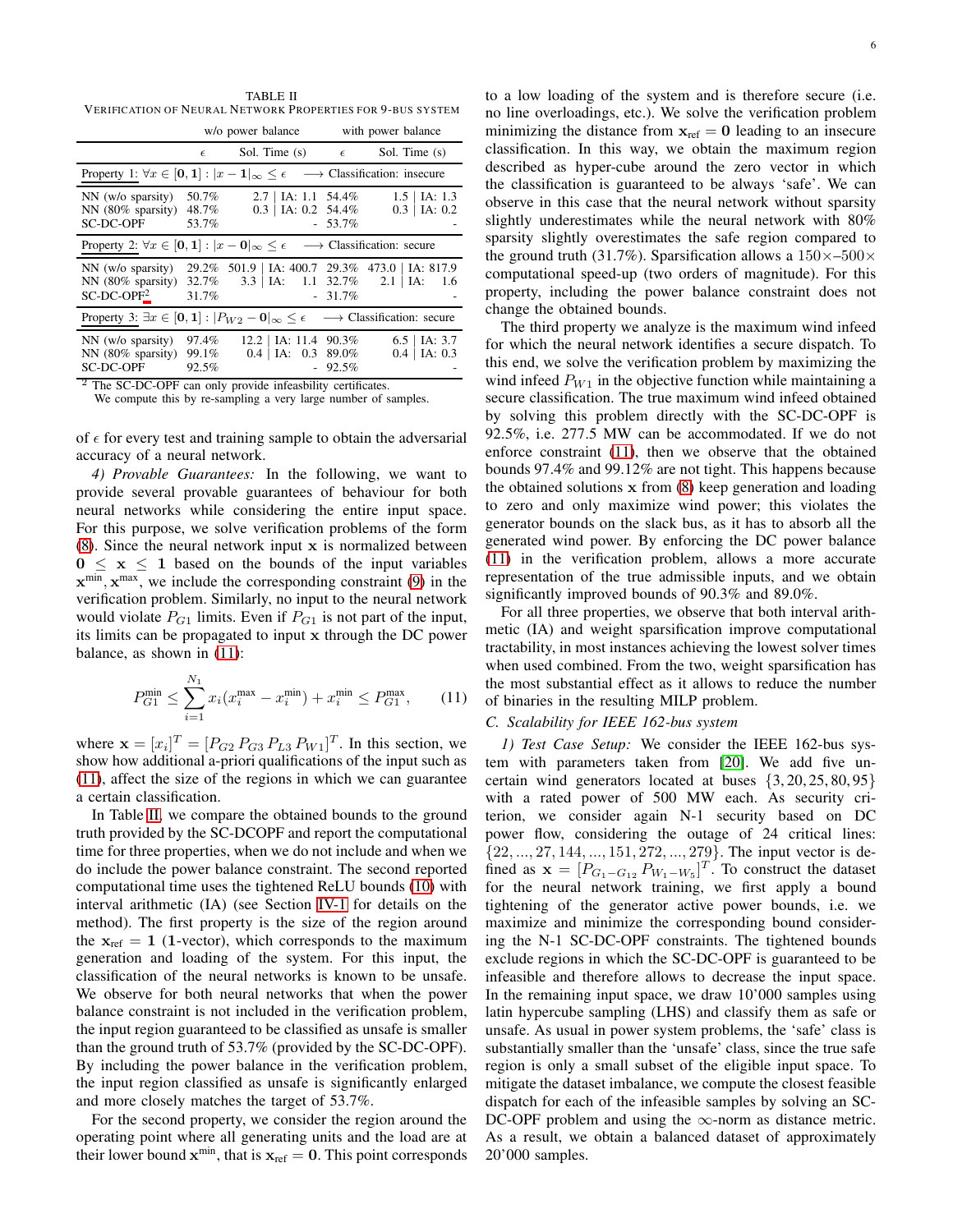<span id="page-6-1"></span>TABLE III CONFUSION MATRIX FOR IEEE 162-BUS TEST CASE (WITH SPARSITY)

| Test samples: 3000   Predicted: Safe Unsafe   Accuracy |            |       |
|--------------------------------------------------------|------------|-------|
| True: Safe $(1507)$<br>True: Unsafe $(1493)$           | 1501<br>11 | 1482  |
| Accuracy                                               |            | 99.4% |

<span id="page-6-2"></span>TABLE IV VERIFICATION OF NEURAL NETWORK PROPERTIES FOR 162-BUS SYSTEM

|                                                                                                             | w/o power balance          |                                          | with power balance |                             |
|-------------------------------------------------------------------------------------------------------------|----------------------------|------------------------------------------|--------------------|-----------------------------|
|                                                                                                             | $\epsilon$                 | Sol. Time (s) $\epsilon$                 |                    | Sol. Time (s)               |
| Property 1: $\forall x \in [0,1] :  x - 0 _{\infty} \leq \epsilon \longrightarrow$ Classification: insecure |                            |                                          |                    |                             |
| $NN$ (w/o sparsity)<br>NN (80% sparsity)<br>SC-DC-OPF                                                       | <b>Contractor</b><br>66.2% | $> 50$ min<br>59.4% 560   IA: 1217 65.5% | $-66.2\%$          | $> 50$ min<br>$22$   IA: 30 |

*2) Neural Network Training:* We choose a neural network architecture with 4 layers of 100 ReLU units at each layer, as the input dimension increases from 4 to 17 compared to the 9-bus system. We train again two neural networks: one without enforcing sparsity and a second with 80% sparsity. The trained four-layer network without sparsity has a classification accuracy 99.3% on the test set and 99.7% on the training set. For the sparsified network, these metrics evaluate to 99.7% for the test set and 99.4% for the training set. The confusion matrix of the sparsified network is shown in Table [III](#page-6-1) and it can be observed that the neural network has high accuracy in classifying both safe and unsafe operating points.

*3) Provable Guarantees:* Assuming the given load profile, the property of interest is to determine the minimum distance from zero generation  $x_{ref} = 0$  to a feasible ('safe') solution. In Table [IV,](#page-6-2) we compare the result of the verification problem with the ground truth obtained from solving the SC-DC-OPF problem. We can see that the bound of 59.4% we obtain without including the DC power balance is not tight compared to the ground truth of 66.2%. Including the DC power balance increases the bound to 65.2% which is reasonably close, indicating satisfactory performance with respect to this property. This confirms the findings for the 9-bus (cmp. Tables [II](#page-5-1) and [IV\)](#page-6-2) showing that including the additional power balance constraint in the verification problems leads to bounds on  $\epsilon$  closer to the ground-truth. Regarding computational time, we can observe that for this larger neural network, the sparsification of the weight matrices becomes a requirement to achieve tractability. For both cases with and without including the DC power balance, the MILP solver did not identify a solution after 50 minutes for the non-sparsified network.

### *D. N-1 Security and Small Signal Stability*

Security classifiers using neural networks can screen operating points for security assessment several orders of magnitudes faster than conventional methods [\[9\]](#page-7-2). There is, however, a need to obtain guarantees for the behaviour of these classifiers. We show in the following how our framework allows us to analyse the performance of a classifier for both N-1 security and small signal stability.

*1) Test Case Setup:* Here, we consider the IEEE 14-bus system [\[20\]](#page-7-19) and create a dataset of operating points which are classified according to their feasibility to *both* the N-1

<span id="page-6-3"></span>TABLE V CONFUSION MATRIX FOR IEEE 14-BUS TEST CASE (WITH SPARSITY)



(%)

<span id="page-6-4"></span>Fig. 4. Adversarial accuracy: The share of test samples for which a sample exist within distance  $\epsilon$  which changes the classification. Note that both axes are logarithmic and the y-axis runs from 100% to 0%.

SC-AC-OPF problem and small signal stability. For a detailed overview of the modeling assumptions please refer to [\[21\]](#page-7-20) and references therein. We use a simple brute-force sampling strategy to create a dataset of 10'000 equally spaced points in the four input dimensions  $\mathbf{x} = [P_{G2-G5}]$ . Note that, similar to the 162-bus case, the dataset is unbalanced as only 1.36% of the overall created samples are feasible. A method to create balanced datasets for *both* static and dynamic security is object of future work.

*2) Neural Network Training:* We choose a three-layer neural network with 50 neurons for each layer, as in Section [V-B.](#page-3-2) Based on the analysis of the previous case studies, here we only train an 80% sparsified network. The network achieves the same accuracy of 99.8% both on the training and on the test set. The confusion matrix on the test set is shown in Table [V.](#page-6-3) Note that here the accuracy does not carry sufficient information as a metric of the neural network performance, as simply classifying all samples as unsafe would lead to a test set accuracy of 99.0% due to the unbalanced classes. Besides the use of supplementary metrics, such as specificity and recall (see e.g. [\[9\]](#page-7-2)), obtaining provable guarantees of the neural network behavior becomes, therefore, of high importance. In the following, to obtain such guarantees we assess the adversarial accuracy of the neural network and identify an adversarial example.

<span id="page-6-0"></span>*3) Evaluating Adversarial Accuracy:* Adversarial accuracy identifies the number of samples whose classification changes if we perform a perturbation to their input. Assuming that points in the neighborhood of a given sample should share the same classification, e.g. points around a 'safe' sample would likely be safe, a possible classification change indicates that we are either very close to the security boundary or we might have discovered an adversarial example. Carrying out this procedure for our whole dataset, we would expect that in most cases the classification in the vicinity of the sample will not change (except for the comparably small number of samples that is close to the security boundary). In Fig. [4](#page-6-4) the adversarial accuracy is depicted for the sparsified neural network. It can be observed that for small perturbations, i.e.  $\epsilon \leq 1\%$ , the adversarial accuracy stays well above 99%; that is, for 99% of test samples no input exists within distance of  $\epsilon$  which changes the classification. Only if large perturbations to the input are allowed (i.e.  $\epsilon \geq 1\%$ ) the adversarial accuracy